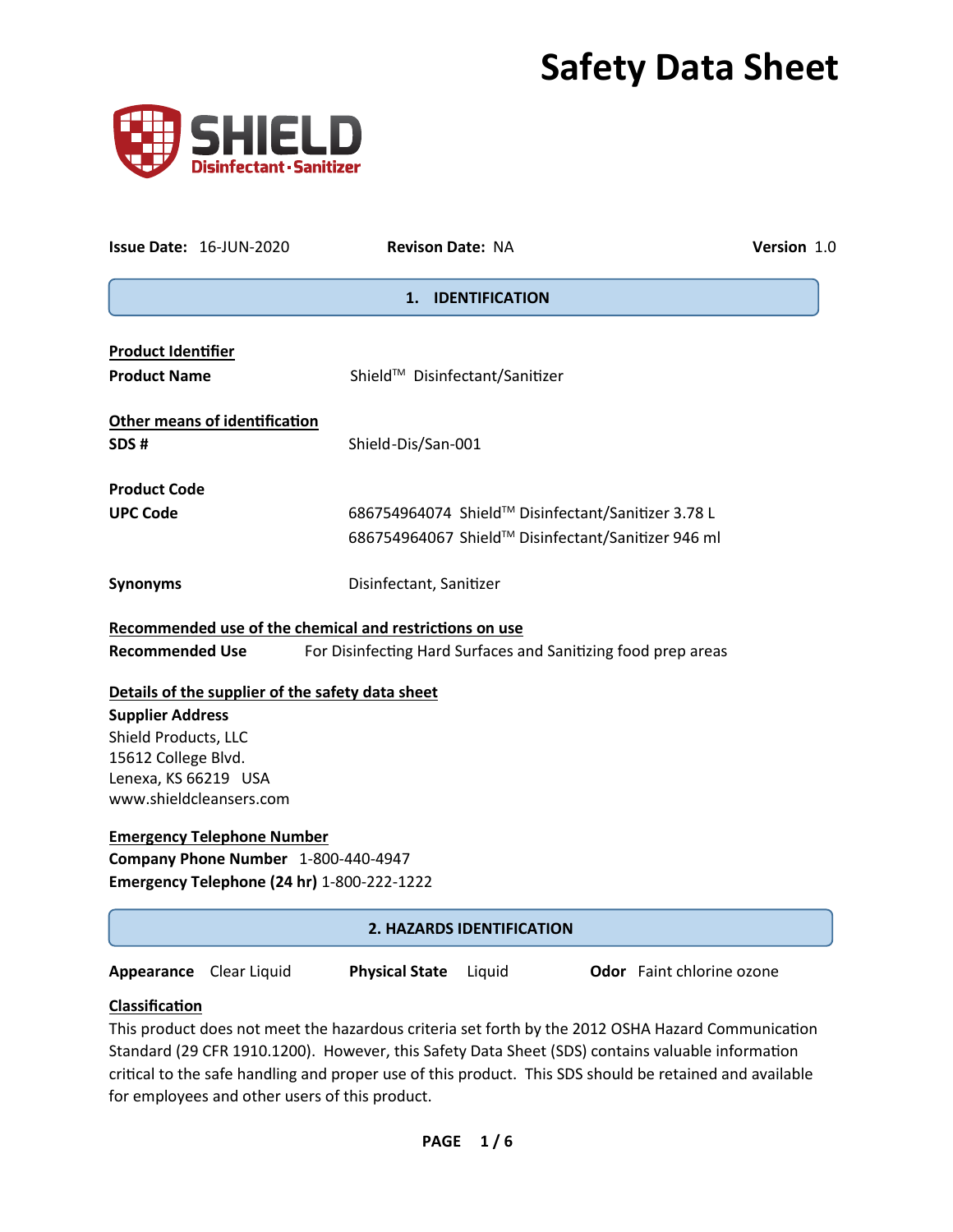## **3. COMPOSITION/INFORMATION ON INGREDIENTS**

This product contains no substances which at its given concentration, are considered hazardous to health. However, additional component information is available in subsequent sections of this SDS.

**Synonyms** Disinfectant, Sanitizer

## **4. FIRST AID MEASURES**

## **First Aid Measures**

 $\overline{\phantom{a}}$ 

|            | Eye Contact If irritation occurs, flush eyes with water.                  |
|------------|---------------------------------------------------------------------------|
|            | <b>Skin Contact</b> If irritation occurs, wash affected area with water.  |
| Inhalation | If breathing problems develop, move away from product and into fresh air. |
| Ingestion  | Drink an 8 oz. glass of water.                                            |

#### **Most important symptoms and effects**

**Symptoms** Under normal use conditions the likelihood of any adverse health effect is low. Inhalation of product vapors or fumes is the most common route of exposure in occupational settings.

#### **Indication of any immediate medical attention and special treatment needed**

**Notes to Physician** None Applicable but treat symptomatically

## **5. FIRE-FIGHTING MEASURES**

**Suitable Extinguishing Media** Product is not flammable or explosive- not applicable. **Unsuitable Extinguishing Media** Product is not flammable or explosive- not applicable.

## **Specific Hazards Arising from the Chemical**

Not Determined

**Protective equipment and precautions for firefighters**

None needed as product is not flammable or explosive.

## **6. ACCIDENTAL RELEASE MEASURES**

## **Personal precautions, protective equipment and emergency procedures**

 **Personal Precautions** No personal protective equipment is required under normal conditions.

## **Methods and material for containment and cleaning up**

 **Methods for Containment and Methods for Clean-up** Product is  $\leq 0.9\%$  sodium chloride (salt) solution and  $\leq$ 0.05% available chlorine. Some localities allow such concentrations to be sent to open storm sewers. However, local environmental regulatory requirements should be followed. If desired, spills can be washed to sewer with plenty of water, or neutralized using sodium sulfite or sodium thiosulfate.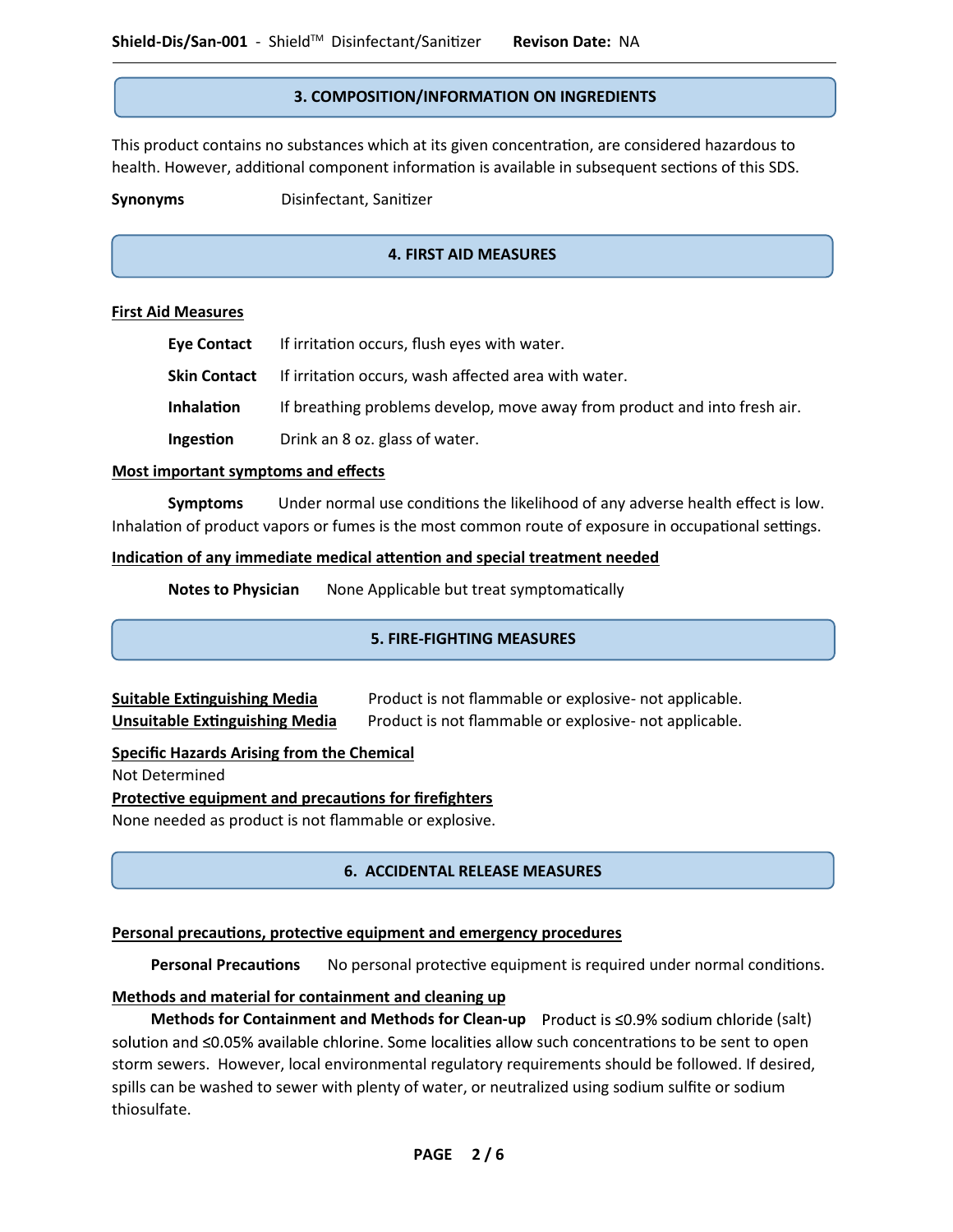## **7. HANDLING AND STORAGE**

## **Precautions for safe handling**

 **Advice on Safe Handling** Handle in accordance with good industrial hygiene and safety practice.

## **Conditions for safe storage, including any incompatibilities**

 **Storage Conditions** Keep containers tightly closed in a dry, cool and well ventilated place.

 **Incompatible Materials** Acids and Hydrogen Peroxide

## **8. EXPOSURE CONTROLS/PERSONAL PROTECTION**

**Exposure Guidelines** This product, as supplied, does not contain any hazardous materials with occupational exposure limits established by the region specific regulatory bodies.

## **Appropriated engineering controls**

 **Engineering Controls** Under normal conditions, none is required. Provide general and/or local exhaust ventilation to maintain a comfortable environment during showers, and at eyewash stations.

#### **Individual protection measures, such as personal protective equipment**

| <b>Eye/Face Protection</b>      | Under normal conditions, not required.                                                      |
|---------------------------------|---------------------------------------------------------------------------------------------|
| <b>Skin and Body Protection</b> | None required under normal use.                                                             |
| <b>Respiratory Protection</b>   | Not required under normal use conditions.                                                   |
|                                 | General Hygiene Considerations Handle in accordance with good industrial hygiene and safety |
|                                 | practice.                                                                                   |

### **9. PHYSICAL AND CHEMICAL PROPERTIES**

## **Information on basic physical and chemical properties**

| <b>Physical State</b>               | Liquid       |                                 |                           |
|-------------------------------------|--------------|---------------------------------|---------------------------|
| Appearance                          | Clear Liquid | Odor                            | Faint chlorine ozone odor |
| Color                               | Clear        | <b>Odor Threshold</b>           | Not determined            |
| <b>Property</b>                     |              | <b>Values</b>                   | <b>Remarks - Method</b>   |
| pH                                  |              | $5.0 - 6.8$                     |                           |
| <b>Melting Point/Freezing Point</b> |              | $0^{\circ}$ C / 32 $^{\circ}$ F |                           |
| <b>Boiling Point/Boiling Range</b>  |              | 100° C / 212° F                 |                           |
| <b>Flash Point</b>                  |              | Non-flammable                   |                           |
| <b>Evaporation Rate</b>             |              | 0.3                             | Comparable to water       |
| <b>Flammability (Solid, Gas)</b>    |              | Liquid-Not applicable           |                           |
| <b>Upper Flammability Limits</b>    |              | Not Determined                  |                           |
| <b>Lower Flammability Limit</b>     |              | Not Determined                  |                           |
| <b>Vapor Pressure</b>               |              | Not Determined                  |                           |
| <b>Vapor Density</b>                |              | Not Available                   |                           |
| <b>Specific Gravity</b>             |              | 1.00 1.06 g/ml or 8.34 lbs/gal  |                           |
| <b>Water Solubility</b>             |              | 100% soluble                    |                           |
| Continued on page 4                 |              |                                 |                           |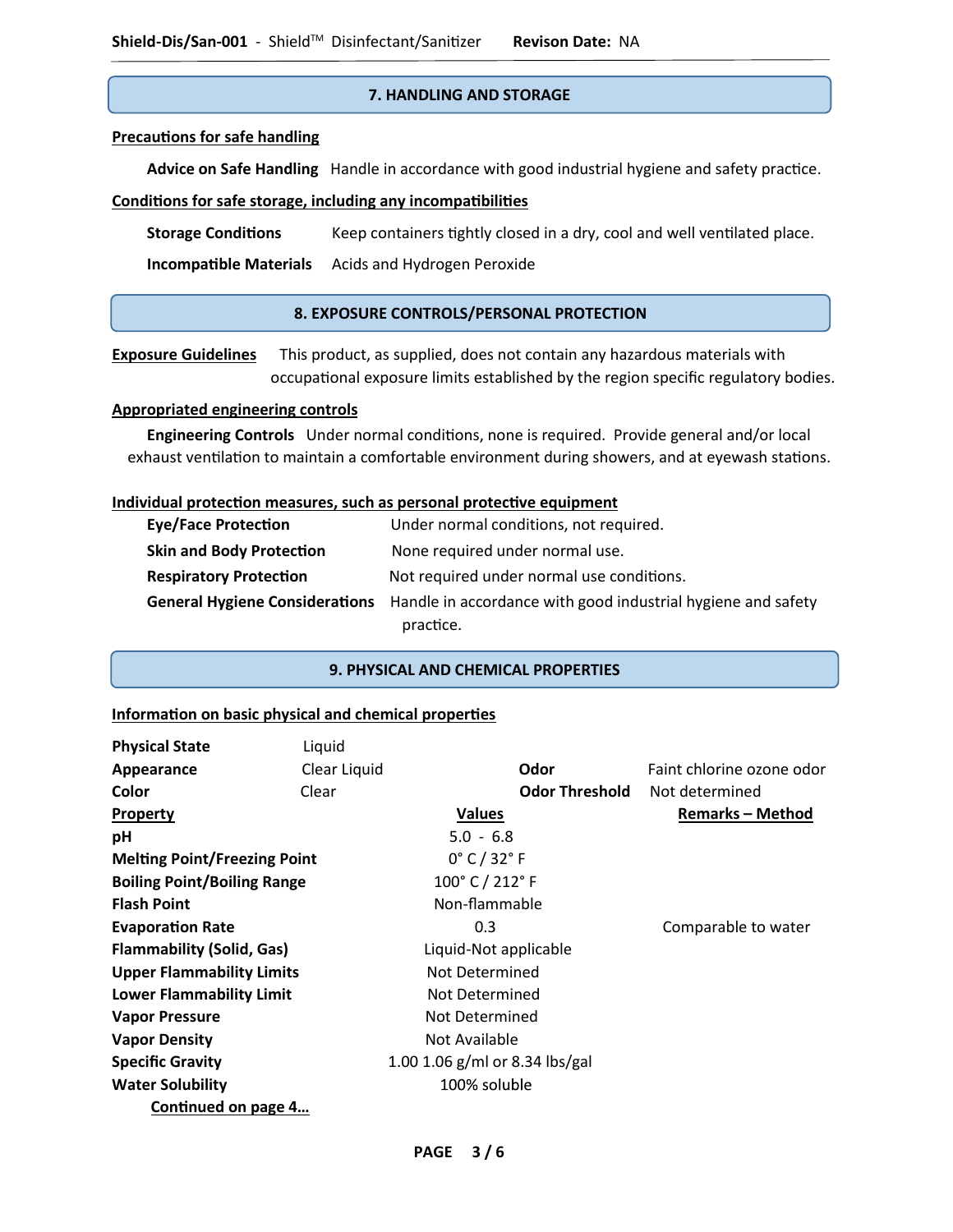| Property                            | <b>Values</b>                            | <b>Remarks-Method</b> |
|-------------------------------------|------------------------------------------|-----------------------|
| <b>Solubility in other solvents</b> | Not determined                           |                       |
| <b>Partition Coefficient</b>        | Not determined                           |                       |
| <b>Auto-ignition Temperature</b>    | Not determined                           |                       |
| <b>Decomposition Temperature</b>    | Not determined                           |                       |
| <b>Kinematic Viscosity</b>          | Not determined                           |                       |
| <b>Dynamic Viscosity</b>            | Not determined                           |                       |
| <b>Explosive Properties</b>         | Not considered to be an explosive hazard |                       |
| <b>Oxidizing Properties</b>         | Not determined                           |                       |
|                                     |                                          |                       |

## **10. STABILITY AND REACTIVITY**

**Reactivity** Reactive to acid products and hydrogen peroxide.

**Chemical Stability** Stable under recommended storage conditions.

**Possibility of Hazardous Reactions**

**Hazardous Polymerization** Will not undergo hazardous polymerization.

**Conditions to Avoid** Avoid accidental contact of product with acids and hydrogen peroxide.

**Incompatible Materials** Acids and Hydrogen Peroxide.

**Hazardous Decomposition Products** None known based on information supplied.

## **11. TOXICOLOGICAL INFORMATION**

## **Information on likely routes of exposure**

**Product Information**

| <b>Eye Contact</b> | Avoid contact with eyes.                                                  |
|--------------------|---------------------------------------------------------------------------|
| Skin Contact       | Not expected to be a skin irritant during labeled use.                    |
| <b>Inhalation</b>  | If breathing problems develop, move away from product and into fresh air. |
| Ingestion          | Do not ingest.                                                            |

## **Component Information**

| Oral LD50             | <b>Dermal LD50</b>      | <b>Inhalation LC50</b> |
|-----------------------|-------------------------|------------------------|
| 1.26-2.0 $g/kg$ (Rat) | 1.26 - 2.0 $g/kg$ (Rat) | Not Applicable         |
| Note: Chlorine levels | Note: Chlorine levels   |                        |
|                       |                         |                        |
|                       |                         |                        |

## **Information on physical, chemical and toxicological effects**

**Symptoms** Please see Section 4 of this SDS for symptoms.

## **Delayed and immediate effects as well as chronic effects from short and long-term exposure**

**Carcinogenicity** Based on information provided, this product does not contain any carcinogens or potential carcinogens as listed by OSHA, IARC or NTP.

**Numerical measures of toxicity** Not determined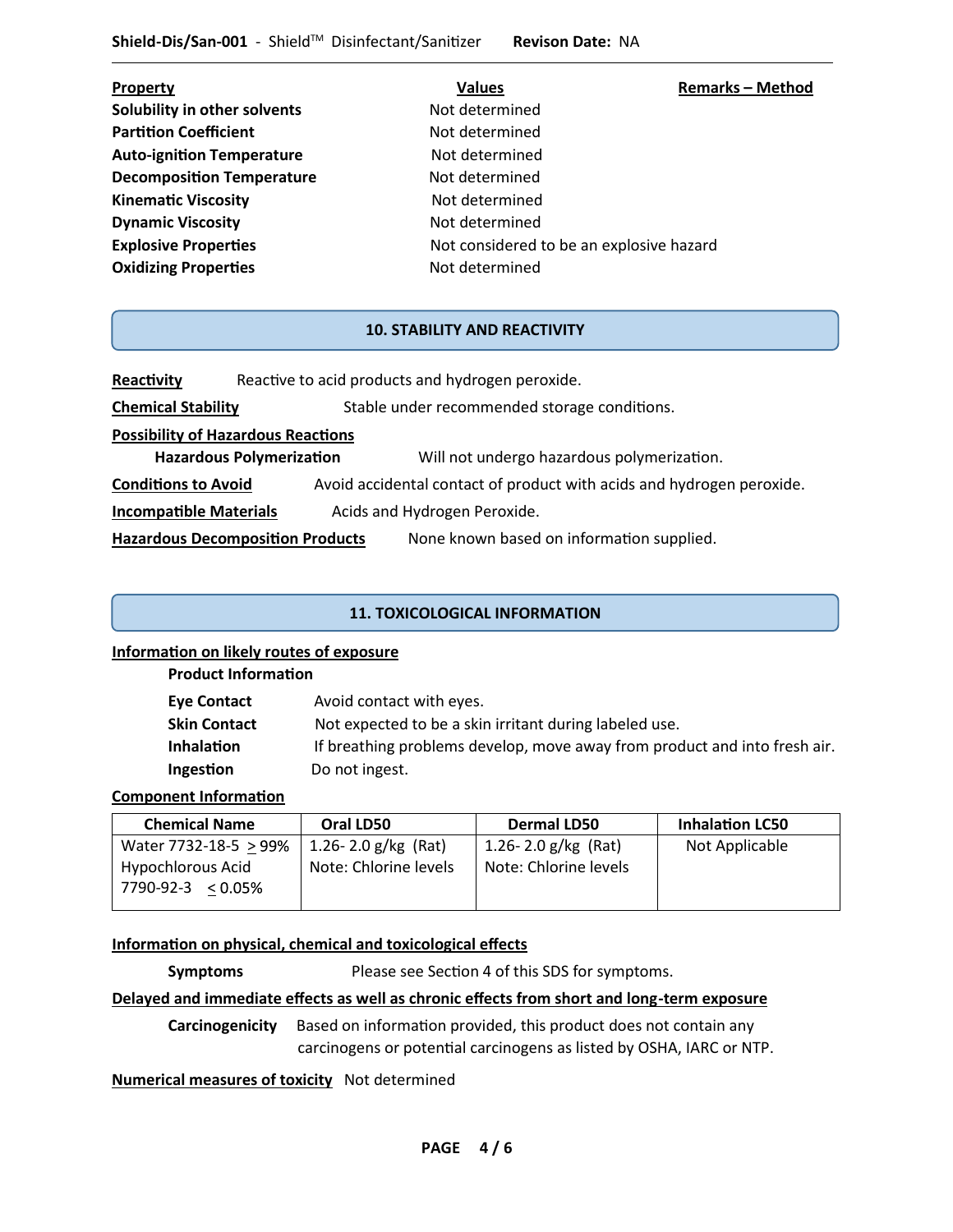## **12. ECOLOGICAL INFORMATION**

## **Ecotoxicity**

The product is not classified as environmentally hazardous.

### **Component Information**

| <b>Chemical Name</b> | Algae/aquatic plants | Fish | <b>Toxicity to Microorganisms</b> | Crustacea |
|----------------------|----------------------|------|-----------------------------------|-----------|
| 7732-18-5<br>Water   | None                 | None | None                              | None      |
| > 99%                |                      |      |                                   |           |
| Hypochlorous Acid    |                      |      |                                   |           |
| 7790-92-3 < 0.05%    |                      |      |                                   |           |

#### **Persistence/Degradability** None

| <b>Bioaccumulation</b>       | Not determined |  |  |
|------------------------------|----------------|--|--|
| <b>Mobility</b>              | Not determined |  |  |
| <b>Other Adverse Effects</b> | Not determined |  |  |

## **13. DISPOSAL CONSIDERATIONS**

## **Waste Treatment Methods**

**Disposal of Wastes** Product is ≤0.9% sodium chloride (salt) solution and ≤0.05% available chlorine. Some localities allow such concentrations to be sent to open storm sewers. However, local environmental regulatory requirements should be followed. If desired, spills can be washed to sewer with plenty of water, or neutralized using sodium sulfite or sodium thiosulfate.

**Contaminated Packaging** Disposal should be in accordance with applicable regional, national and local laws and regulation.

## **14. TRANSPORT INFORMATION**

- **Note** Please see current shipping paper for most up to date shipping information, including exemptions and special circumstances.
- **DOT** Not regulated
- **IATA** Not regulated
- **IMDG** Not regulated

## **15. REGULATORY INFORMATION**

**International Inventories** All ingredients are listed or exempt from listing on Chemical Substance

Inventory.

#### **Legend:**

- TSCA United States Toxic Substances Control Act Section 8(b) Inventory
- DSL/NDSL Canadian Domestic Substances List/Non-Domestic Substances List
- EINECS/ELINCS European Inventory of Existing Chemical Substances/European List of Notified Chemical Substances
- ENCS Japan Existing and New Chemical Substances
- IECSC China Inventory of Existing Chemical Substances
- KECL Korean Existing and Evaluated Chemical Substances
- PICCS Philippines Inventory of Chemical and Chemical Substances
- AICS Australian Inventory of Chemical Substances